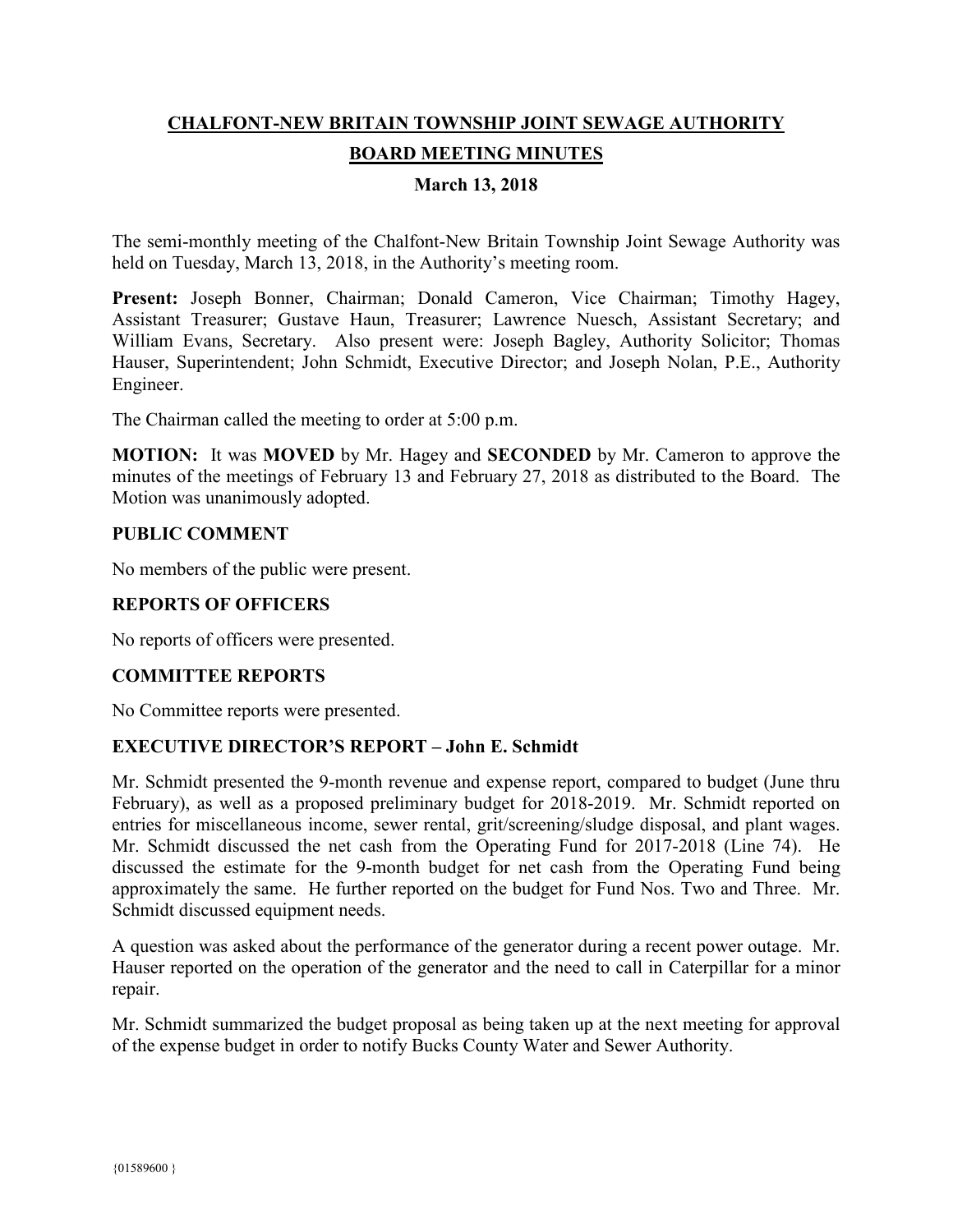Mr. Schmidt next reported that an electrician has been interviewed including participation in the interview by Mr. Evans. A consensus of the Board was reached to make an offer of employment. There will be a probationary period as a matter of course.

The Board asked a question about the initial rate of the operator in regards to certification. Mr. Schmidt responded that the employee will be hired at a non-operator rate initially. The Board discussed the basics of the offer.

Mr. Schmidt next reported that the financial interest forms had been distributed and should be completed and returned to the Authority by May.

## **ENGINEER'S REPORT – Joseph Nolan, P.E.**

Mr. Nolan reported that work on Phase III is winding down. The Electrical Contractor is finishing up work on things that could not be done until the General Contractor was out of the way. There will be grading and seeding taking place throughout the Project. The General Contractor is repairing a clarifier in regards to broken flights for which they are taking responsibility. The Electrical Contractor presented a Change Order for work associated with the fire.

Mr. Nolan presented a Change Order from the Electrical Contractor for work related to the fire in the amount of \$70,799.00.

**MOTION:** It was **MOVED** by Mr. Cameron and **SECONDED** by Mr. Hagey to approve the Change Order in the amount of \$70,799.00. The Motion was unanimously adopted.

There was a brief explanation regarding the General Contractor's work being done by way of an estimate whereas the electrical work could only be undertaken and evaluated after it was uncovered by the General Contractor's work.

Mr. Nolan presented Requisition No. 183 for Capital Expenditures for computer equipment in the amount of \$359.12 and he recommended approval.

**MOTION:** It was **MOVED** by Mr. Hagey and **SECONDED** by Mr. Evans to approve Requisition No. 183 for Capital Expenditures in the amount of \$359.12. The Motion was unanimously adopted.

Mr. Nolan next presented Requisition No. 226 for Capital Improvements in the amount of \$104,003.26, all related to the Phase III Project.

**MOTION:** It was **MOVED** by Mr. Evans and **SECONDED** by Mr. Hagey to approve Requisition No. 226 for Capital Improvements in the amount of \$104,003.26. The Motion was unanimously adopted.

Mr. Nolan next presented a report on the Wastewater Pumping Stations. In particular, Mr. Nolan assessed two (2) specific pumping stations, #2 and #4. Each of those pumping stations was built by a developer in the 1970's and each consists of a concrete vault with electrical connections. Pump Stations #1, #3 and #5 were constructed similarly but were eliminated by gravity sewers eventually. Pump Stations #2 and #4 lack backup power, lighting, storage, auxiliary electric and odor control which each of the recently-built Authority pumping stations have. The location of each pumping station makes them difficult to rebuild and upgrade in place.